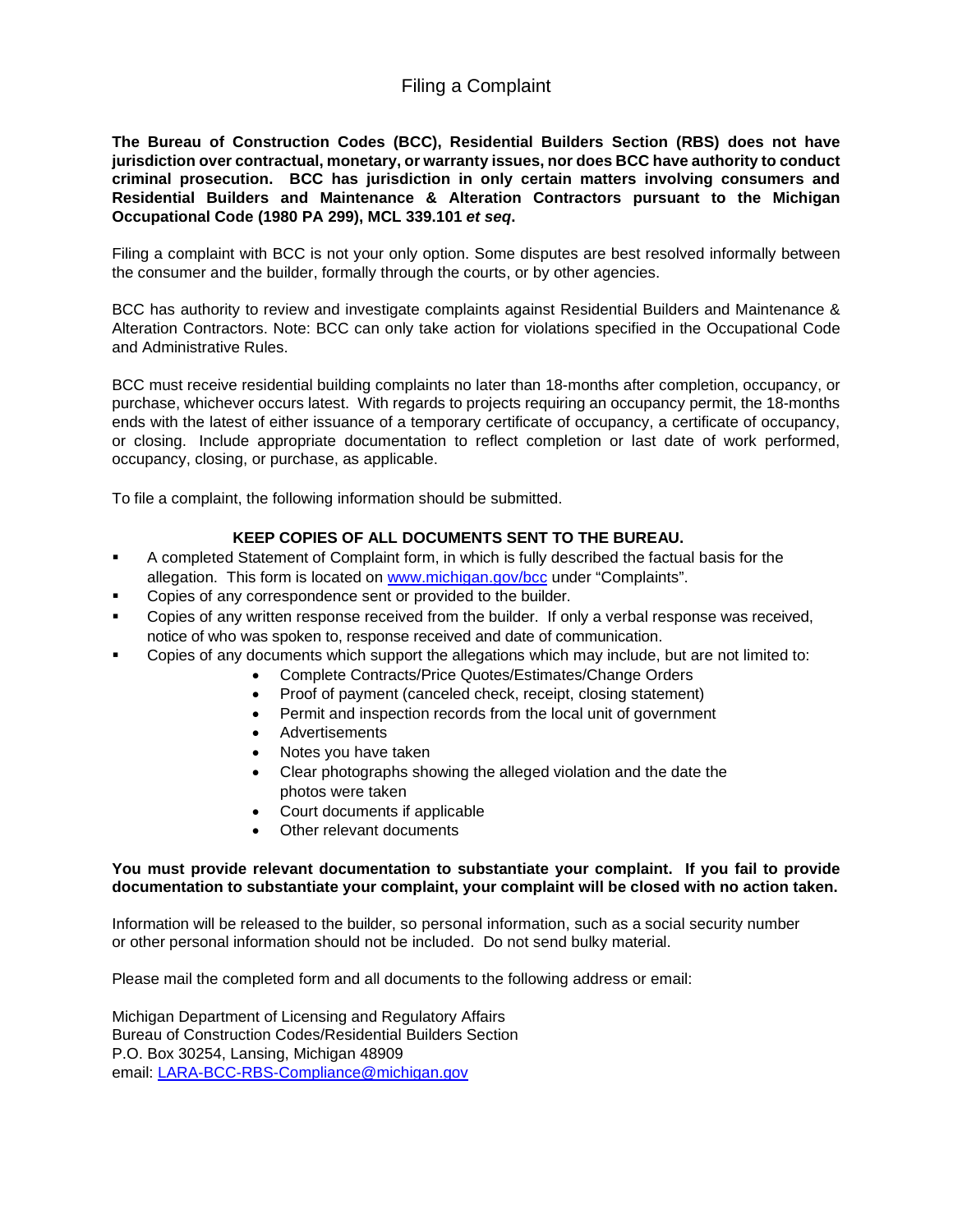# **Residential Builders-Statement of Complaint**

Michigan Department of Licensing and Regulatory Affairs Bureau of Construction Codes/Residential Builders Section PO Box 30254, Lansing, MI 48909 517-241-9309

[LARA-BCC-RBS-Compliance@michigan.gov](mailto:LARA-BCC-RBS-Compliance@michigan.gov)

| Authority: 1980 PA 299, MCL 339.101 et seq.                                       | LARA is an equal opportunity employer/program. Auxiliary aids, services and other      |
|-----------------------------------------------------------------------------------|----------------------------------------------------------------------------------------|
| Penalty: Failure to provide the information may result in denial of your request. | reasonable accommodations are available upon request to individuals with disabilities. |

Type or print legibly in ink. The Department has jurisdiction in only certain matters involving Residential Builders and Maintenance & Alteration Contractors pursuant to the Michigan Occupational Code. If the Department has jurisdiction over your complaint, an investigation will be conducted for possible licensing action by the Department. If a complaint is against a residential builder for violations of the Occupational Code, you should send a copy of the initial complaint to the builder.

The Department must receive residential building complaints no later than 18-months after completion, occupancy, or purchase, whichever occurs latest. With regards to projects requiring an occupancy permit, the 18-months ends with the latest of either issuance of a temporary certificate of occupancy, a certificate of occupancy, or closing. Include appropriate documentation to reflect completion or last date of work performed, occupancy, closing, or purchase, as applicable.

#### **NOTE: The Bureau is limited in its scope of authority.**

- We do not act as a court of law, we cannot order that monies be refunded, contracts be canceled, etc.
- We do not provide legal advice.
- We do not act in matters involving business practices.
- We do not return copies of documents, pictures, and plans.

It is suggested you first contact the person or company about whom you have a complaint to see if a settlement can be reached. If this is unsuccessful, you may want to consult an attorney to determine your civil options, file an action in Small Claims Court, or contact your local law enforcement. Your individual remedies should be pursued in the civil courts. This may be done in conjunction with, or in lieu of, filing a complaint with this Department.

| THIS COMPLAINT RELATES TO THE FOLLOWING:                                                     |  |                                                                            |  |  |
|----------------------------------------------------------------------------------------------|--|----------------------------------------------------------------------------|--|--|
|                                                                                              |  | Individual Residential Builder   Residential Builder Company   Salesperson |  |  |
| Residential Maintenance & Alteration Contractor Residential Maintenance & Alteration Company |  |                                                                            |  |  |

#### **I. Complainant Information** (information about you)

| YOUR NAME: (Last, First, Middle Initial) |  |     |                                       | <b>E-MAIL ADDRESS:</b> |        |              |
|------------------------------------------|--|-----|---------------------------------------|------------------------|--------|--------------|
| YOUR STREET ADDRESS:                     |  |     |                                       | CITY:                  | STATE: | ZIP<br>CODE: |
| COUNTY:                                  |  |     | TELEPHONE NUMBER (Include Area Code): |                        |        |              |
| Are you willing to testify in a hearing? |  | Yes | lNo                                   |                        |        |              |

#### **II. Complaint Information** (who the complaint is against)

| NAME OF BUSINESS OR INDIVIDUAL LICENSEE COMPLAINT IS REGARDING:                     | LICENSE NUMBER (If known):               |                     |  |  |
|-------------------------------------------------------------------------------------|------------------------------------------|---------------------|--|--|
| NAME OF THE PRSON YOU DEALT WITH / CONTACT PERSON:                                  | TELEPHONE NUMBER (Include Area<br>Code): | COUNTY:             |  |  |
| <b>STREET ADDRESS:</b>                                                              | CITY:                                    | STATE:<br>ZIP CODE: |  |  |
| Have you contacted the above-named business or individual regarding your complaint? |                                          | <b>No</b><br>Yes    |  |  |